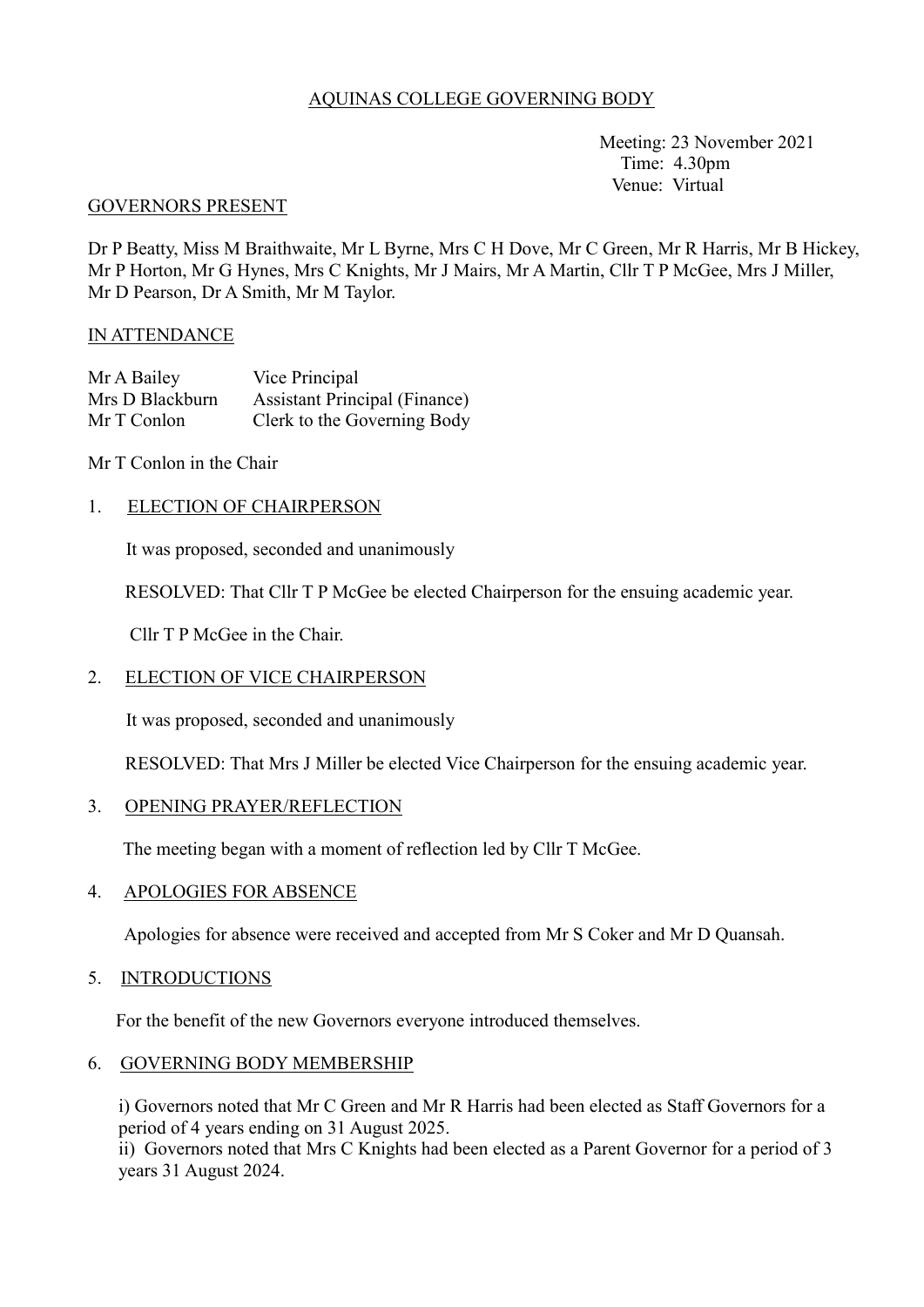iii) It was agreed that Dr P Beatty and Mr J Mairs be appointed as Co-opted Governors for a period of 4 years 31 August 2025.

iv) Committee Membership:

a) It was agreed that Mr C Green and Mr J Mairs would be members of the Resources Committee.

b) It was agreed that Mr R Harris would be a member of the Teaching and Learning Committee. c) It was agreed that Mrs C Knights would be a member of the General Purposes Committee and the Employment Committee.

v) It was agreed that Mr I Anwar and Ms M Garratt be re appointed as Co-opted Governors on the Audit Committee for a period of 3 years starting on 1 January 2022.

vi) Governor Vacancies - It was noted that there was a vacancy for a Foundation Governor and it was agreed that the skills matrix that governors had completed would be used to identify any skills gap.

# 7. ELIGIBILITY AND REGISTER OF PECUNIARY INTERESTS

Governors were asked to complete the Declaration of Eligibility, Register of Pecuniary Interest and Code of Conduct Forms that had been circulated and to return them to the Clerk as soon as possible.

# 8. DECLARATION OF INTERESTS

Governors and Staff were asked to declare any interest, which they may have in any of the items on the Agenda for this meeting.

There were no interests declared.

## 9. OPEN GOVERNMENT

RESOLVED: That the Governing Body would continue to adopt the Open Government policy. Governing Body meetings and its committees would be open to the public, subject to the exclusion of observers for confidential items.

## 10. CODE OF CONDUCT FOR GOVERNORS

It was agreed that all Governors (except Student Governors) are required to complete and sign the Code of Conduct for Governors issued by Shrewsbury Diocese. Competed forms should be returned to the Clerk as soon as possible.

## 11. GOVERNING BODY MINUTES

RESOLVED: That the minutes of the meeting held on 29 June 2021, copies of which had been circulated previously be, (a) approved and signed by the Chairperson as a correct record and (b) authorised for publication in accordance with the College Instrument and Articles.

## 12. MATTERS ARISING FROM THE GOVERNING BODY MINUTES

There were no matters arising from the Governing Body minutes.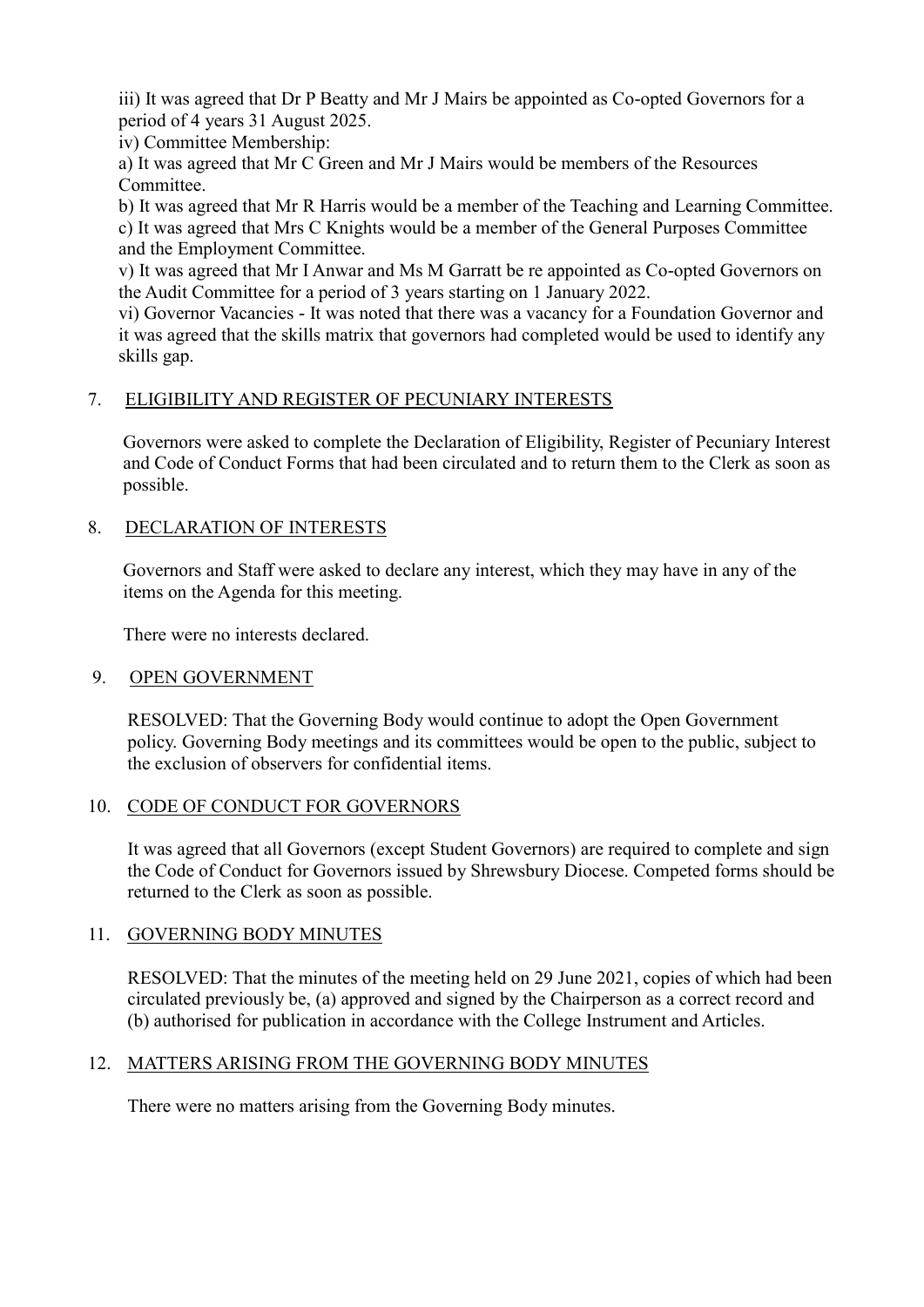# 13. COMMITTEE MINUTES

RESOLVED: That the minutes of the following Committee meetings, copies circulated previously,

| (i) Audit Committee                             | 8 November 2021            |
|-------------------------------------------------|----------------------------|
| (ii) Resources Committee                        | 9 November 2021            |
| (iii) General Purposes and Employment Committee | 6 July and 12 October 2021 |
| (iv) Teaching and Learning Committee            | 5 October 2021             |

(a) be approved and signed by the Chairperson as a correct record and (b) authorised for publication in accordance with the College Instrument and Articles.

### 14. MATTERS ARISING FROM THE COMMITTEE MINUTES

a) Audit Committee – 8 November 2021

Cllr McGee as Chairperson of the Governing Body had attended the meeting at the request of the External Auditors to receive the Financial Statements Audit and Management Letter. This was a new requirement under the revised Audit Code of Practice.

i) Draft Statutory Accounts – Minute 7

Governors noted that the College's Annual Report and Financial Statement for the year ended 31 July 2021 would be considered at this meeting.

ii) Internal Audit Annual Report for 2020/2021

It had been decided that Internal audit visits would be suspended in 2020/21 as the internal auditors could not attend on site. As a result, the college developed in house processes and procedures to give the Audit Committee the assurances that it needed to give an opinion to the Governing Body.

iii) Financial Statements Audit and Management Letter – Minute 11

Governors noted that the draft Management Letter from Murray Smith LLP indicated that, subject to carrying out a post balance sheet events review, there will be an unqualified opinion on both the Financial Statements and Regularity Audit for the year ended 31 July 2021. There were 4 management letter points that had been draw to the Audit Committee's attention.

The issues in relation to the Greater Manchester Pension Scheme for support staff concerning the assets and liabilities being de-pooled and allocated to individual colleges continues.

iv) Risk Management – Minute 14

Governors noted that the Annual Report on Risk Management would be considered at this meeting.

v) Audit Committee Annual Report – Minute 16

Governors noted that the Audit Committee Annual Report would be considered at this meeting.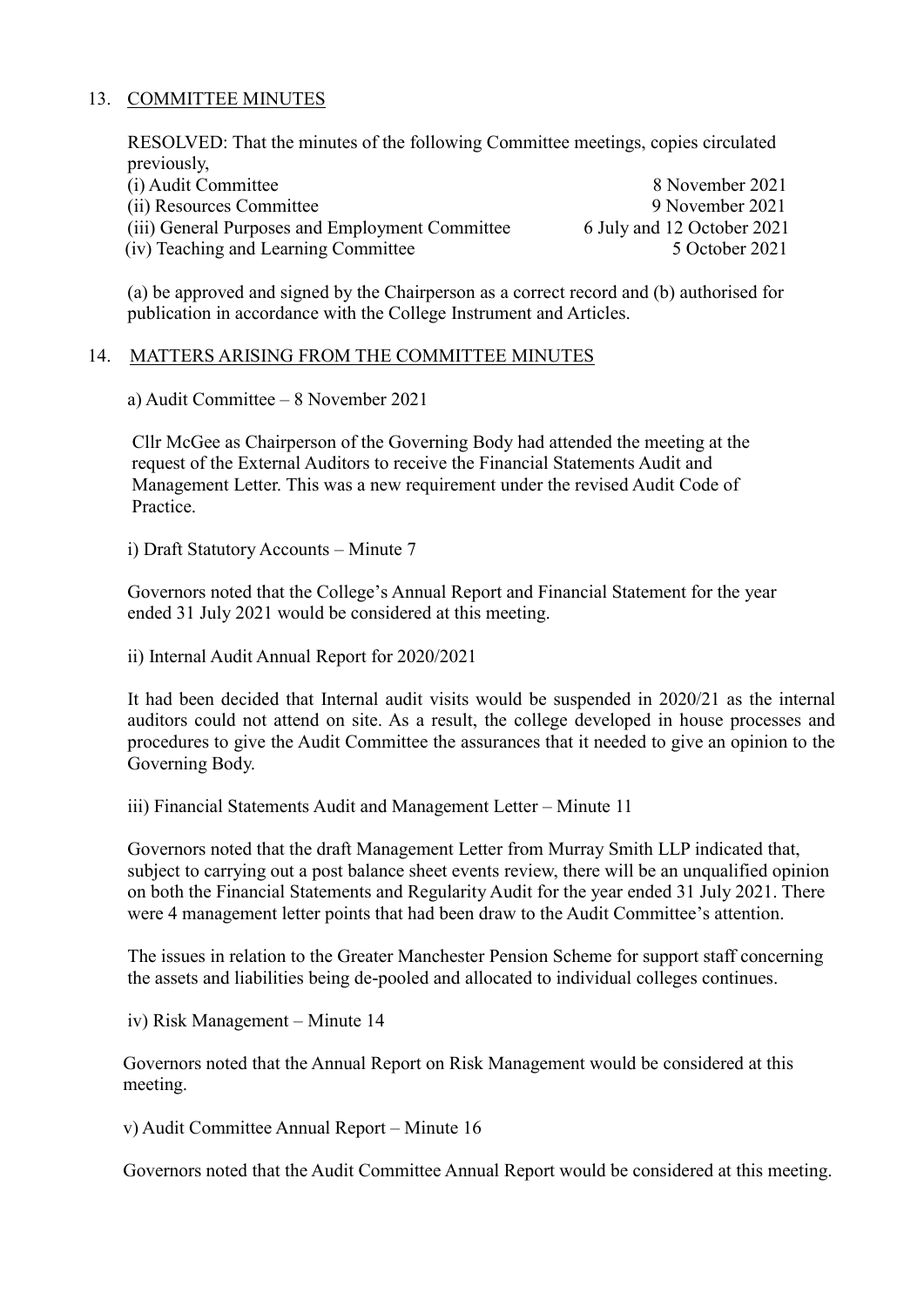vi) Fraud Log Book – Minute 18

Mr Martin confirmed that he had seen the fraud log book.

vii) Internal Audit proposals for 2022/2023

Whilst the provision of an internal audit service is not mandatory it gives greater assurance to the Audit Committee so that an Annual Audit Opinion can be given to the Governing Body. The college had not gone out to tender for the provision of an internal audit service for some time, the appointment had been on an annual basis on a recommendation from the Audit Committee. The Audit Committee had recommended that the college should go out to tender for the provision of internal audit for 2022/2023.

Dr Smith felt that it was appropriate for the college to go out to tender. Cllr McGee added that internal audit gives greater assurance to the Governing Body. Mr Hickey also felt that it gave protection to Mrs Blackburn and her colleagues.

RESOLVED: That the college go out to tender for the provision of an internal audit service for 2022/2023.

b) Resources Committee – 9 November 2021

i) Financial Assessments and Governors Dashboard – Minute 6 (d)

Mrs Blackburn advised Governors that the college did not fall within the scope of the Office for Students in relation to the PGCE course it operates on a franchise basis with Bolton University.

ii) Health and Safety Report 2020/2021 – Minute 7

Governors noted that the number of incidents and staff absences due to illness and that the number of days lost was 42 compared in the previous year to 41 days and this related to 4 members of staff.

iii) Draft Statutory Accounts – Minute 9

Governors noted that the College's Annual Report and Financial Statement for the year ended 31 July 2021 would be considered at this meeting.

c) General Purposes and Employment Committee – 6 July and 12 October 2021

i) Analysis of Student Withdrawal – Minute 8 6 July 2021

Governors noted the information in relation students leaving that effected the retention data and the number of all leavers in the academic year 2020/2021

ii) Impact of Covid 19 – Minute 6

Mr Horton advised Governors that a report on the impact of Covid 19 had been considered and that the college had been congratulated on how well it was coping under very difficult circumstances.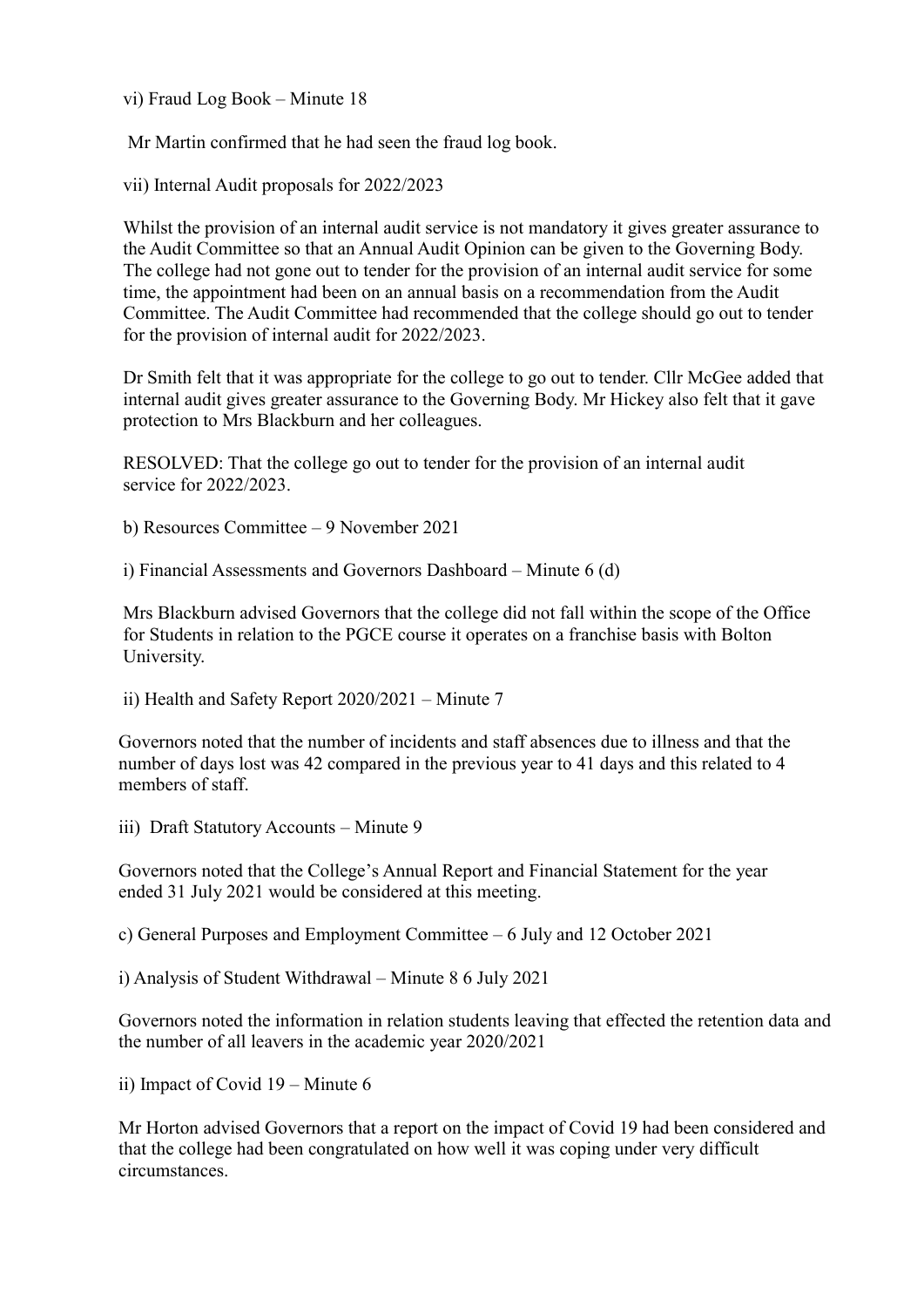Mr Pearson advised Governors that there had been a good response to testing, however, there were 60 positive cases at the start of term who started in isolation. This number went down to as low as 10 in the following weeks but there has been a slight rallying recently and there are now 41 cases of Covid with those students isolating. If the number increased to around 100 the college would have to re-introduce the wearing of mask in college. The numbers at the college are similar to those in the North West and with similar colleges in ACVIC. The college is no longer required to undertake the track and trace process of students to determine whether they need to isolate. There are 9 members of staff, mainly support staff absent due to Covid.

ii) Admissions 2021/2022 – Minute 7

Governors noted that at the start of the term the actual number of students on roll was 2484 including Pathways. The latest figures are 2427 with a L6 of 1290 and U6 of 1112. In addition, there are 25 pathway students.

iii) Admissions 2022/2023 – Minute 8

Mr Pearson advised Governors that the number of applications received to date is in line with what the college would expect at this time of the process.

Mr Pearson advised Governors that the Open Day had been scheduled for Saturday 25 September 2021 and Open Evenings in October 2021 but these had been cancelled because of Covid 19. These would now be virtual events. In addition, the college had also been scheduled to attend school events and whilst they would avoid large open events they would still attend year 10/11 assemblies at secondary schools,

The closing date for applications (which are online) for 2022/2023 is 30 November 2021. All category 1 students will have a telephone interview before Christmas 2021. Applications from category 2 students who have submitted their application forms by 30 November 2021 will then be assessed. All applicants will be notified whether or not they are being considered for interview. Students who are to receive further consideration will receive a letter before Christmas 2021 inviting them to an interview in January/February 2022 The telephone interviews for category 1 students have already started.

iv) Committee Terms of Reference – Minute 9

A copy the revised Committee Terms of Reference of had been circulated to Governors prior to the meeting.

RESOLVED: That the revised Committee Terms of Reference be approved

v) Employment Committee 12 October 2021 – Minute 6 Gender Pay Gap Report

Mr Pearson advised Governors that it is now a statutory requirement for us to undertake an annual gender pay gap analysis. The analysis is undertaken at an identified period of the year to provide a snapshot of the college position. At the identified time the college had 235 staff including invigilators and the split was 165 (70%) females and 70 (30%) males. The college has a teaching staff split of 69% female and 31% male. Females on average earn more than males due to the fact that there are more females than males on management points. The snapshot date for the public sector was 31 March 2020.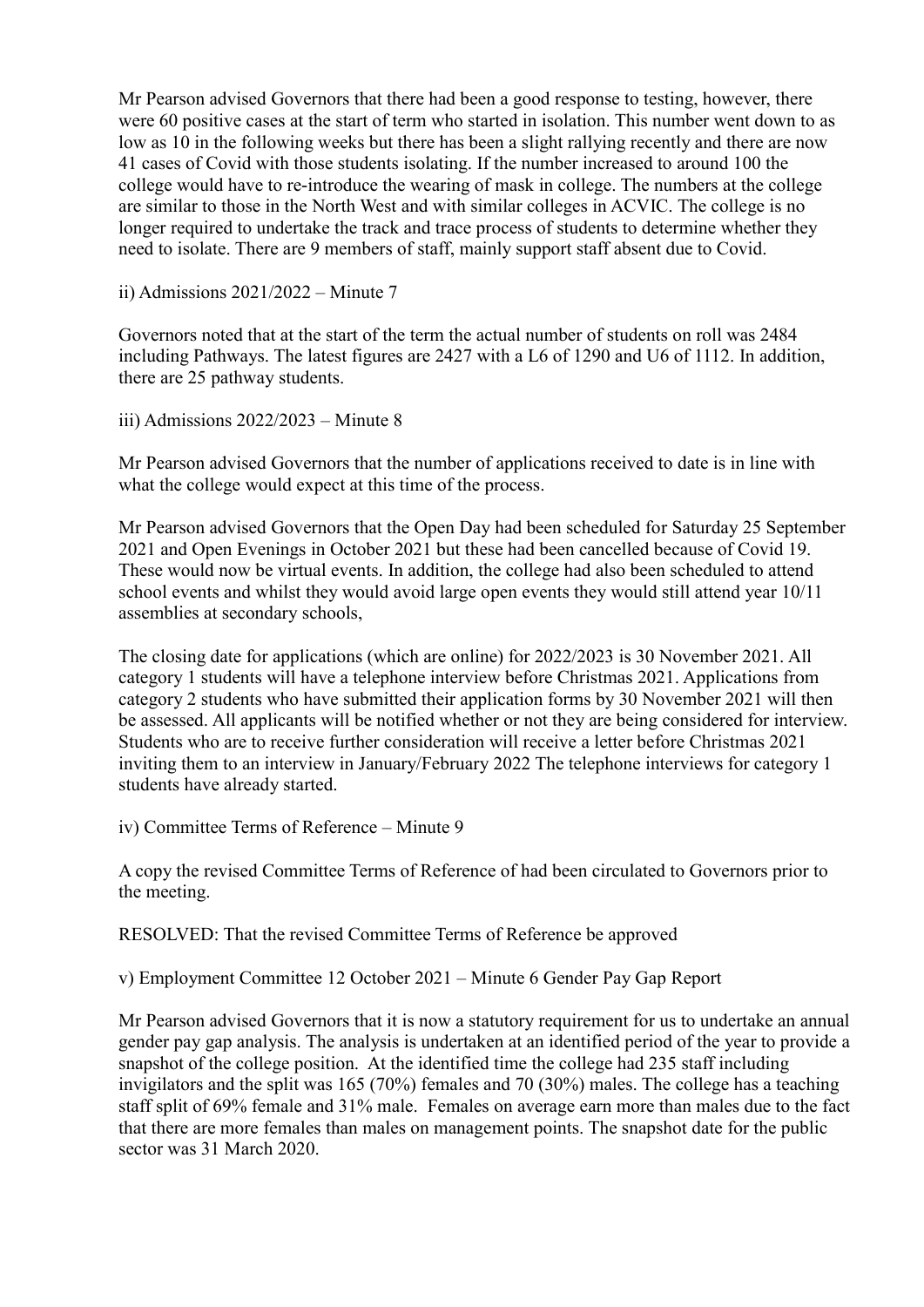d) Teaching and Learning Committee – 5 October 2021

Impact of Covid 19 – Minute 6

Dr Smith advised Governors that a report on the impact of Covid 19 on teaching and learning had created a huge workload for staff but the college had been congratulated on how well it was coping under very difficult circumstances.

ii) Results Overview – Minute 6

Governors noted that there had been no examination results and that students had received Teacher Assessed Grade (TAGs). There had been 36 initial enquiries from students about the grade they had been given. 22 students went on to request Stage 1 reviews (Centre led), of which 6 then progressed to stage 2. Out of the 6 Stage 2 Appeals, one was upheld (Chemistry C to B), three were dismissed and the outcome of 2 is not yet known.

A discussion took place on the future of BETCs and it was noted that the SFCA had set up a petition and had asked colleges to support it. Mr Pearson agreed to send out the link to Governors. Any change has been deferred for at least a year. T levels were being promoted to replace vocational courses. The government policy is that at age 16 students choose one of the following a) academic, b) training or c) vocational – a new T level qualification with work place experience to replace BTECs. Governors noted that about 20% of the courses at the college are currently BTECs. Mr Hickey stated that BTECs were resilient and had been around for a long time. Mr Pearson added that single BTECs may survive but students could struggle to get university offers based on BTEC results. Less than 2000 students nationally took T levels last year.

iii) Section 48 Inspections – Minute 9

Governors were advised that Mr Hickey had agreed to replace Miss Braithwaite as a member of the college's Mission and Ethos Group. It was felt that Mr Hickey's previous experience would be useful to the group. Mr Pearson added that the college could be inspected next year.

## 15. GOVERNING BODY SELF ASSESSMENT 2021

A copy of the details of the Governors Self – Assessment returns for the academic year 2020/2021 had been circulated prior to the meeting.

The Chairperson advised Governors that the average overall was around 4.7. He thanked Governors for their support in completing the Self - Assessment Review form. Particular reference was made to the comments on the Governing Body could benefit from more diversity. The Chairperson advised Governors that the only control that they have over the appointment of Governors is in relation to the 2 co-opted governors. It was noted that Covid 19 had limited the Governors involvement with the college.

The Chairperson advised Governors that he, the Principal and the Governing Body Clerk would meet to discuss the points raised and report back to Governors.

Mr Pearson added that the college would need to make arrangements for the external review of governance at the college. Peer to peer review is not considered good practice. It was agreed that the college would see what arrangements other Catholic colleges are making and that an item would be included on the agenda for the next Governing Body meeting.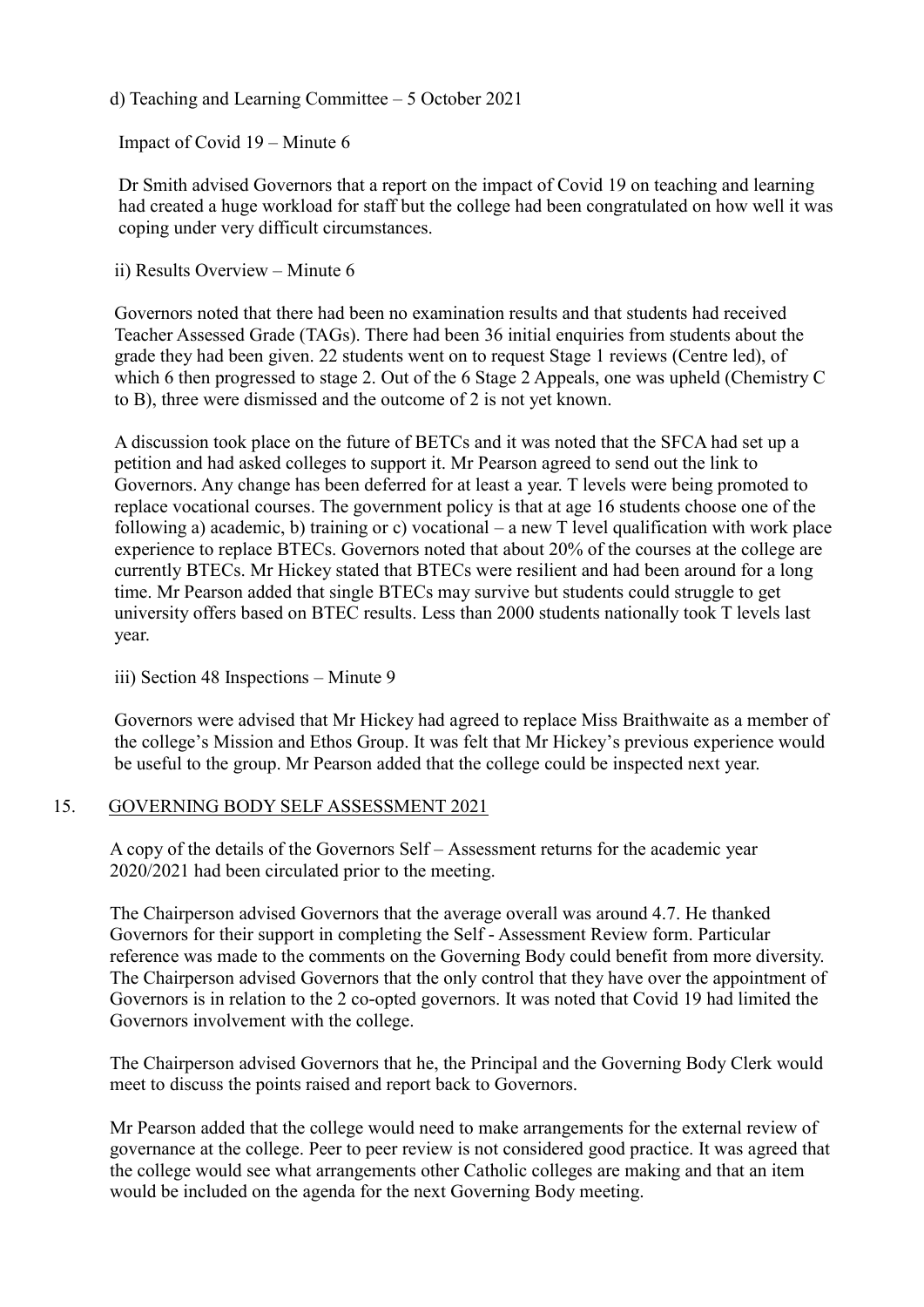RESOLVED: That the Governors Self - Assessment returns for the academic year 2020/2021 be received.

### 16. GOVERNORS ATTENDANCE RECORD 2020/2021

Details of the Governors attendance at both Governing Body meetings and Committee meetings during the academic year 2020/2021 had been circulated to all Governors prior to the meeting.

The Chairperson thanked all Governors for their support at the various Committee meetings and at the Governing Body meetings.

RESOLVED: That the Annual Report on Governors attendance for the academic year 2020/2021 be approved.

## 17. APPROVAL OF STATUTORY ACCOUNTS

A copy of the College's Report and Financial Statement for the year ended 31 July 2021 had been circulated to all Governors prior to the meeting. Both the Audit Committee and the Resources Committee had discussed these at their November 2021 meetings. Members of the Audit Committee and Resources Committee had recommended that the Governing Body approve the Report and Financial Statement for the year ended 31 July 2021 A note had been included in the Audit Committee's Annual Report about the controls in place at the college as a result of internal audits being suspended. Mrs Blackburn reported on the key aspects of the Statutory Accounts.

The college's financial health would be reported as "outstanding" to the ESFA in December 2021.

RESOLVED: That the College's Annual Report and Financial Statement for the year ended 31 July 2021 be approved and that the Chairperson be authorised to sign them on behalf of the Governing Body

## 18. BUDGET 2021/2022

Mrs Blackburn advised Governors that the budget for 2021/2022 was approved at the last meeting of the Governing Body with a surplus of £352,000. The high needs income has been confirmed at a higher level than the budget by about £80,000. National Insurance will increase from 13.8% to 15.05% from April 2022, which in a full year would be between £40,000 and £50,000 but will only account for one third of the year in 2021/2022. The pay awards for teaching staff is less than what had been budgeted for, the support staff pay award has not yet been agreed.

The Chairperson asked what had been the impact on the college of increasing energy prices. Mrs Blackburn replied that the tender for energy supply goes out to tender at this time of the year. The increase could be significant and the college will need to monitor the usage. There has been changes to the college lighting which could save £60,000 and the college had moved to purchasing more chromebooks rather than replacing desktop computers which reduces power usage. Mr Pearson added that non pay costs account for a small amount of the college budget.

RESOLVED: That the budget position be noted.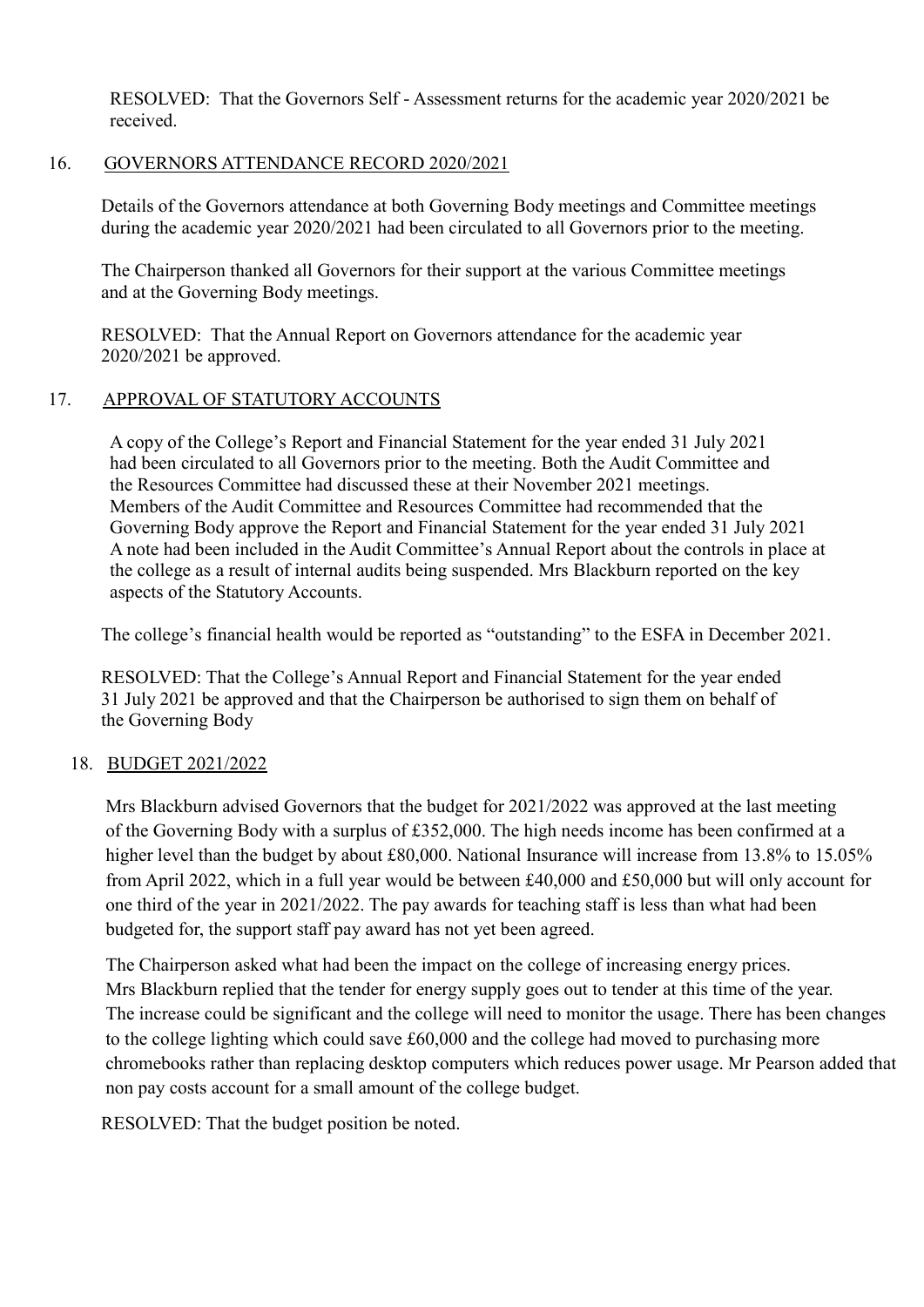## 19. (i) PRINCIPAL'S TERMLY REPORT

That the report of the Principal, copies of which were circulated, was presented and discussed.

RESOLVED - That the Principal's report be received.

### 19. (ii) MATTERS ARISING FROM THE PRINCIPAL'S TERMLY REPORT

a) Teacher Assessed Grades (TAG)

The college had successfully completed the TAG process which had resulted in strong outcomes for students. There had been a small number of appeals that were quickly resolved.

b) Admissions 2021/2022

Enrolment was higher than expected and the college recruited 150 more students than the target number. All students were timetabled on their preferred course and costs have remained within the budget.

The new cohort of student have found it difficult returning to classroom-based teaching. It is felt that there is a deficit in their skills, knowledge and experience that the college needs to address to get them ready for university and other final destinations. It is important to keep the efficiencies that have been gained from lockdown. Students were interviewed over the telephone before the term started. The college obtains student feedback to ensure that the wellbeing of students is monitored. There has been an increase in students presenting with anxiety and other mental health concerns that has led us to increase the amount of counselling opportunities available.

Mrs Knights advised Governors that her daughter was in L6 and was glad to get back to some form of normality. Mr Harris added that staff were carrying on as normal and were keen to get back to meeting the students.

c) Admissions 2022/2023

Dr Smith noted that the remote applications 2021/2022 were similar to for 2020/2021 with 2300 applications for around 1200 places. Applications for 2022/2023 at this stage are similar to last year. Mr Pearson advised Governors that the over recruitment for 2021/2022 was mainly from category 1 students with a 7/8% increase. He also added that Xaverian and Loreto had also over recruited. The demographics show that the number of students will go up for the next few years. Both Mr Hickey and Dr Smith congratulated the college on how it had coped under very difficult circumstances.

#### d) Electrical Fault

The college suffered a major electrical fault early into the term which resulted in all electricity to the college being cut off. This happened on a Friday afternoon and all students were sent home. The college was unable to restore power over the weekend and found that the switch needed replacing. The IT servers had to be taken down safely from the back up power. There was also a significant amount of food in freezers and fridges which could not be kept refrigerated.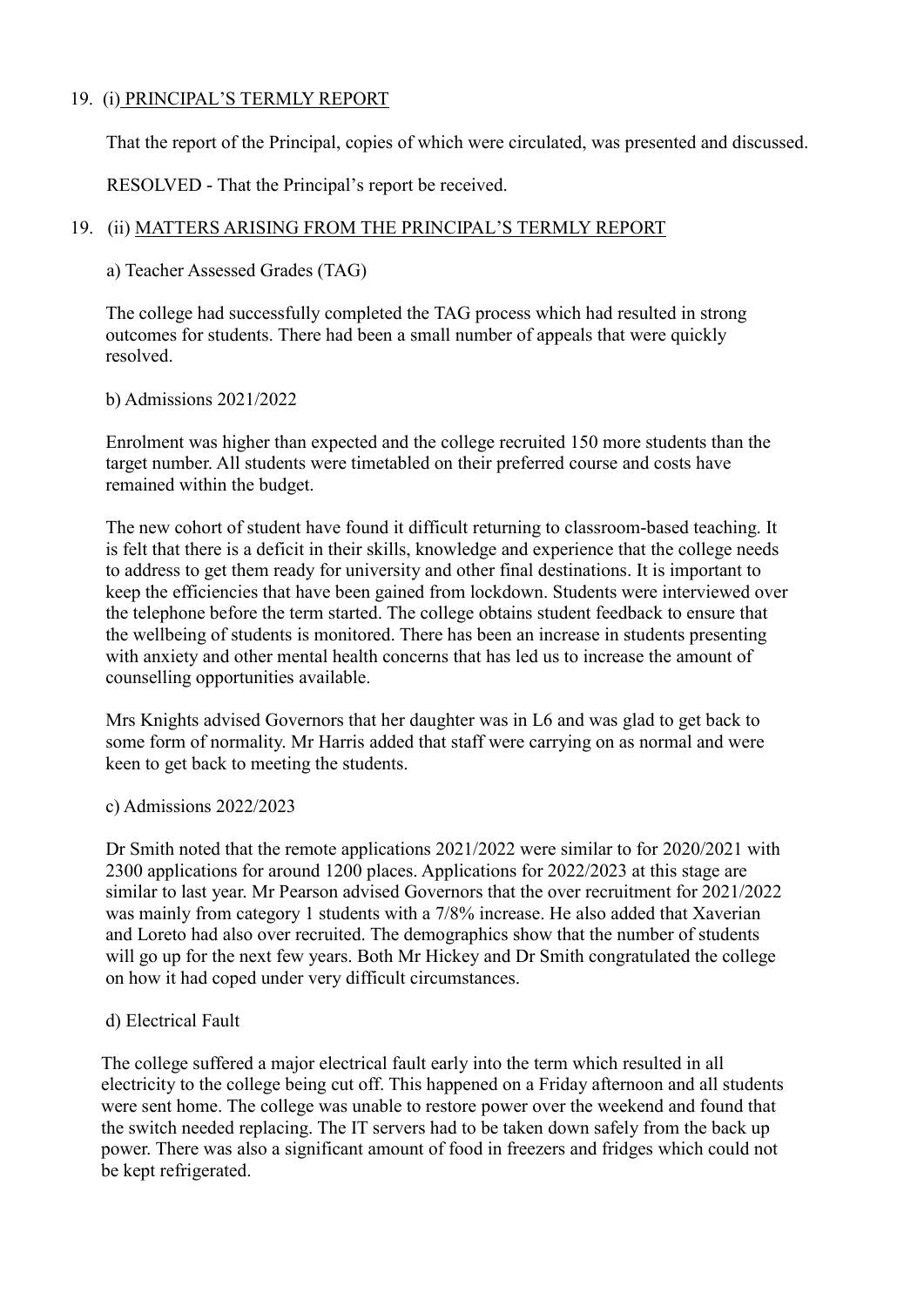The facilities staff and everyone else involved did extremely well to resolve the issues and temporary power was provided by a large diesel generator on site for two weeks. The switch has been refurbished and is being monitored until a new replacement arrives.

### e) Covid

In September the Covid number peaked with 60 positive student cases. This dropped down to 10 but there are currently around 20 student cases. The impact on staff has been minimal with only a couple of staff off at any one time.

Mr Green advised governors that he started work at the college during the first lockdown and was impressed with the resilience of everyone to ensure that students get the best possible experience.

### f) Academisation

Legislation is being put in place to allow Catholic Sixth Form Colleges to become academies. Whilst there are some multi academy trusts across the Diocese, the Diocese are not currently in favour of large scale academisation across the board. Consequently, Diocesan schools and colleges are not being encouraged to seek academy status. It was agreed that an item be included on the agenda for the Training session in May 2022.

### g) Inspections

The college was last Ofsted inspected in January 2017 and it is understood that there is a backlog of about two years, with outstanding college coming in scope once again. Therefore, the college needs to be planning for an inspection within the next two years.

The college could also have a Denominational Inspection by the Diocese in the near future.

## h) Staffing

Governors noted the staffing appointments that had been made for September 2021 along with the leavers at the end of the Summer term 2021.

i) Governors noted the reports from the following areas:

j) Adult Education, Careers, Mental Heal Heath promotion day, Various trips and visits that had been undertaken, Art and Design, Law, Maths, Performing Arts, Science and Sports teams.

## 20. RISK MANAGEMENT POLICY AND ANNUAL REPORT

Mrs Blackburn outlined the key elements of the report to Governors. It was noted that the risk management process was well established in the college with regular reports to the Senior Management Team. In addition, Risk Management was a standard item on the Audit Committee Agenda.

Dr Beatty asked if the policy covered such things as the recent electricity breakdown. At the moment it is not clear what caused the problem. Mr Green added that more voltage than normal came through the college site, a power surge elsewhere could have been the cause of the problem. The college had no liability for the cut in supply elsewhere.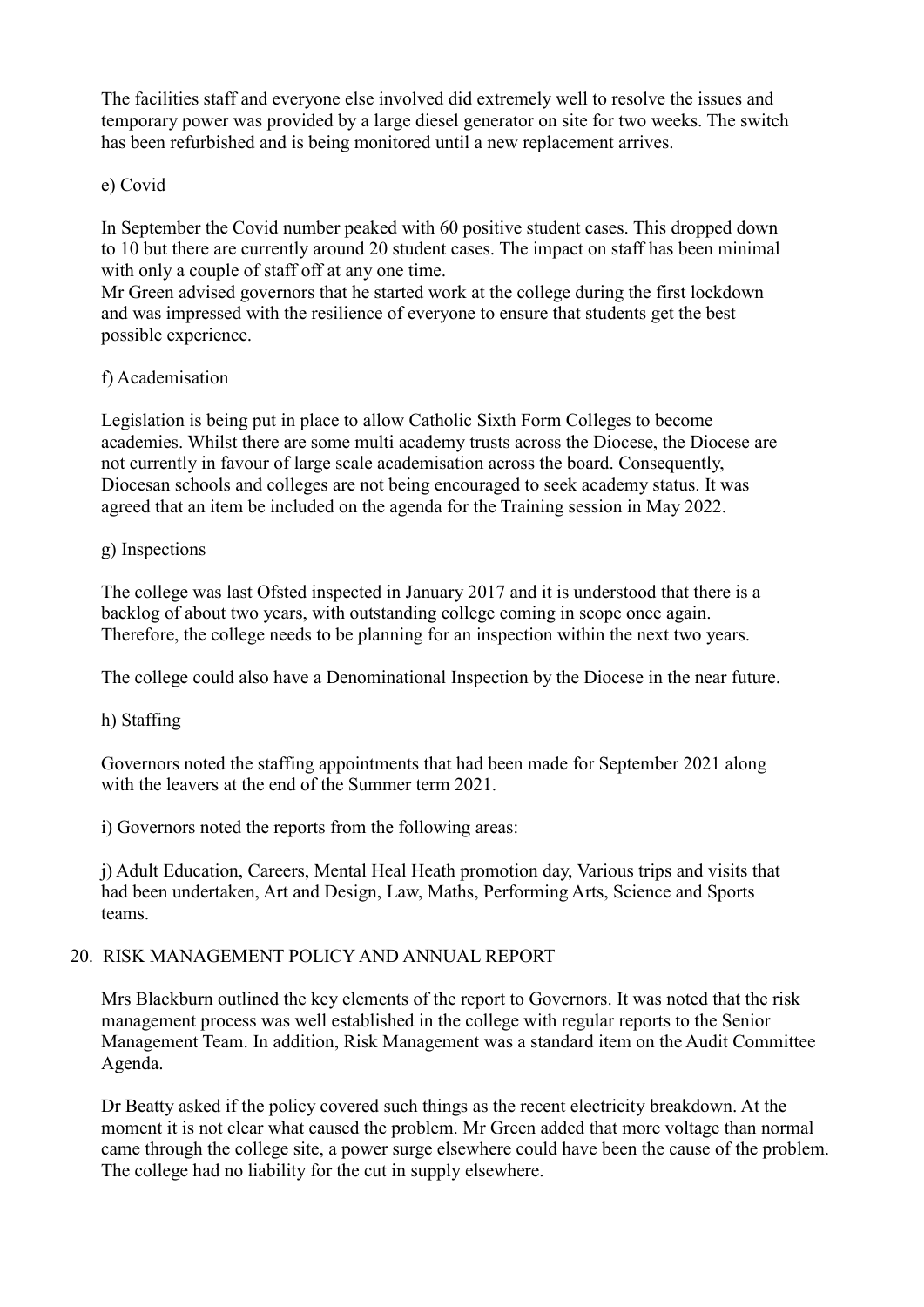Dr Beatty asked if he could have a copy of the report from Electricity North West when it is received. Mrs Blackburn replied that the Disaster Recovery Plan is being reviewed.

RESOLVED: That Risk Management Annual Report for 2020/2021 and the amended Risk Management Policy be approved.

## 21. AUDIT COMMITTEE ANNUAL REPORT

Governors were advised that the Audit Committee had considered its Annual Report for the financial year 2020/2021, a copy of which had been circulated to all Governors prior to the meeting.

RESOLVED: That the Audit Committee's Annual Report be received.

## 22. GENERAL PURPOSES AND EMPLOYMENT COMMITTEE TERMS OF REFERENCE

A copy of the revised General Purposes and Employment Committee Terms of Reference had been circulated to Governors prior to the meeting.

RESOLVED: That the revised General Purposes and Employment Committee Terms of Reference be approved.

### 23. SAFEGUARDING POLICY

A copy of the revised Safeguarding Policy had been circulated to Governors prior to the meeting with the changes highlighted. Mr Bailey thanked Governors for the feedback that they had provided to the initial draft policy. Many of the suggestions made had been included in the revised policy. Mrs Dove thanked Mr Bailey for including the college's Mission Statement in the policy.

RESOLVED: That the revised Safeguarding Policy be approved.

#### 24. ATTENDANCE DIOCESE GOVERNOR BRIEFINGS

 The Chairperson hoped that at least one member of the Governing Body would attend the Diocese termly Governors briefing meetings. He added that he hoped to attend the meeting and was aware that other Governors were attending the meetings in their role as a Governor at other schools.

#### 25. CHAIRPERSON'S ACTION

This had been reported in Minute 5 (i) - Committee Membership in relation to the appointment of a Co-opted Governor.

#### 26. CORRESPONDENCE

No correspondence was brought forward for Governors consideration.

#### 27. ANY OTHER BUSINESS

 a) Future Meetings – It was agreed that for the Spring Term the Governing Body and the Audit Committee would continue to be held remotely, all other committees would meet in person at the college.